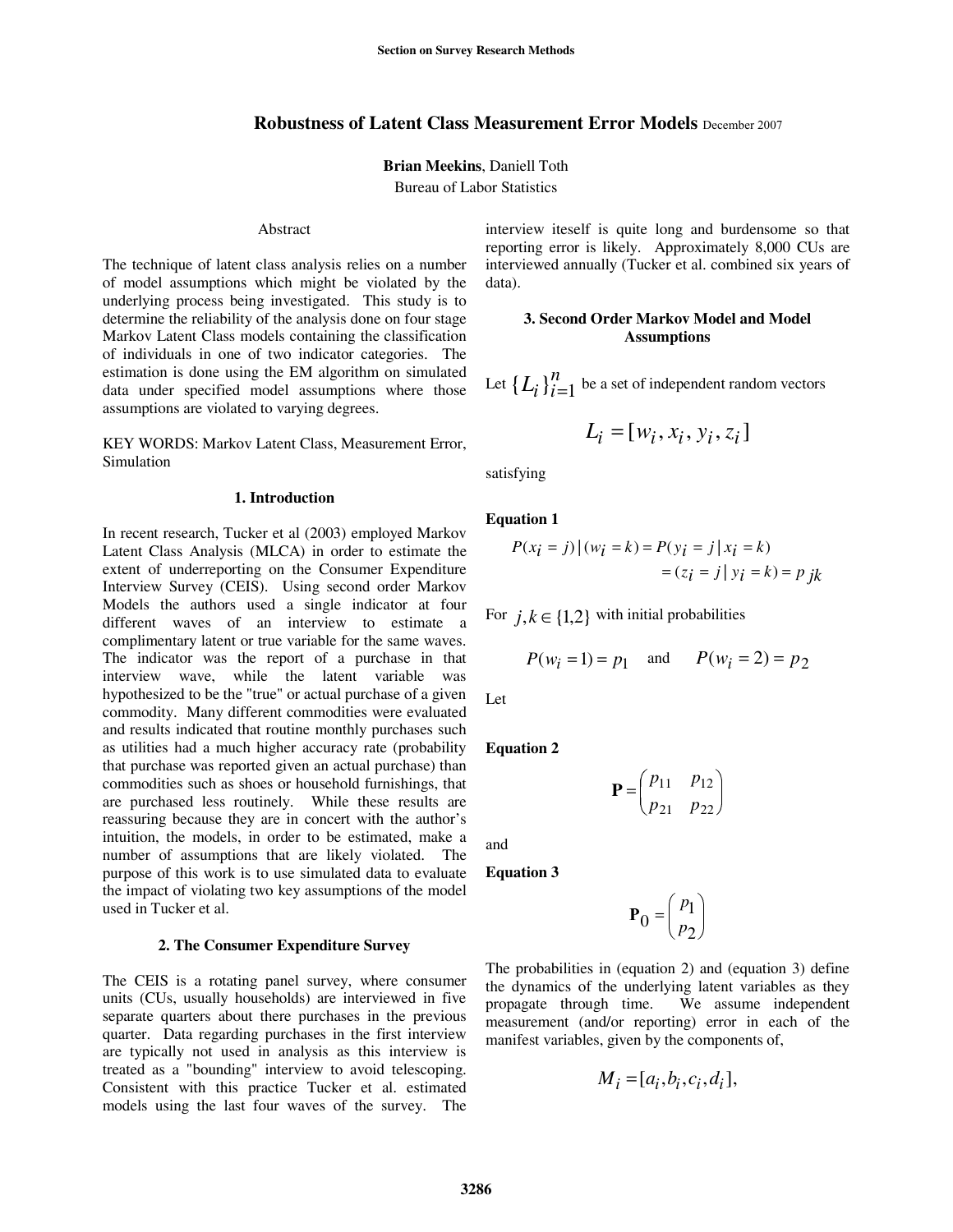corresponding to an observation of each component of *Li*. These errors are defined by

### **Equation 4**

$$
P(a_i = j) | (w_i = k) = P(b_i = j) | (x_i = k)
$$
  
=  $P(c_i = j) | (y_i = k)$   
=  $P(d_i = j) | (z_i = k) = q jk$ 

Let

**Equation 5** 

$$
\mathbf{Q} = \begin{pmatrix} q_{11} & q_{12} \\ q_{21} & q_{22} \end{pmatrix}
$$

#### **3.1 Likelihood Function**

### **Equation 6**

$$
L(\theta; M) = P(a, b, c, d | \theta)
$$
  
=  $P_{\theta}(a | w)P_{\theta}(b | x)P_{\theta}(c | y)P_{\theta}(d | z)P_{\theta}(w, x, y, z)$ 

where  $P_{\theta}(\cdot) = P(\cdot | \theta)$  and  $M = (M_1, ..., M_n)^T$ 

## **Equation 7**

$$
P_{\theta}(a \mid w) = P_{\theta}(a \mid w = 0) + P_{\theta}(a \mid w = 1)
$$
  
=  $(q_{a.10} + q_{a.11})^a (1 - (q_{a.10} + q_{a.11}))^{1-a}$ 

The probabilities of b, c, and d are similar. Next we find

#### **Equation 8**

$$
P_{\theta}(w, x, y, z) = P_{\theta}(w)P_{\theta}(x | w)P_{\theta}(y | w, x)P_{\theta}(z | x, y)
$$

In addition, to those just described, two assumptions were made in order to estimate the second order Markov model in Tucker et al. First it was assumed that the relationship of the indicator to the latent variable was stationary or did not change over time, that is:

#### **Test Assumption 1**

$$
P(a | w) = P(b | x) = P(c | y) = P(d | z)
$$

This assumption is likely to be violated. Analysis of patterns of expenditure reports over the four panel waves show differences in the total amount of expenditure reported, especially in the third quarter where expenditure reports are typically low. However, a second order

Markov model with one indicator per latent construct cannot be estimated without assuming some stationarity. The second assumption made by Tucker et al. to be evaluated in this work is the assumption that no false positive reports of expenditures are given by the respondent or,

### **Test Assumption 2**

$$
P(a=1|w=0) = P(b=1|x=0)
$$
  
=  $P(c=1|y=0)$   
=  $P(d=1|z=0) = 0$ 

While it is certainly uncommon for CUs to report purchases they did not make, it probably does happen. For Tucker et al. fixing the probability of false positives to zero greatly simplified the estimation task by creating "partially latent" variables - the advantages gained outweighed the possibility of bias in the estimates.

#### **4. Design of Simulations**

The current work uses simulated data to examine the assumptions made by Tucker et al. However, in order to make the results more general, a second order Markov latent class model with a single indicator of a latent construct at each of four time points without covariates is estimated. This can be viewed as a simplified version of the model used in Tucker et al.

The data on which this model is estimated is varied in three ways. Firstly, the sample size is varied  $(n = 250;$ 500; 1,000; 2,000; 4,000). Sample sizes in Tucker et al. were on the order of 3,000 to 5,000. Initially, the authors of this work believed that in order to observe large biases in estimates due to violations of the assumptions, smaller sample sizes would be needed. This proved not to be the case.

Secondly, data is generated that violates the stationarity assumption of the model. The third quarter reporting error was increased in proportion to the reporting error of the other three quarters. The accuracy rate,  $P(a=1|w=1)$ for the first, second, and fourth quarters is set to 0.75 (based on work by Tucker et al.), the third quarter probability is adjusted such that  $P(c=1|y=1) = .75a$  where *a*=(0.8, 0.85, 0.9, 0.95, 1.0). Therefore, the measurement error for quarters one, two, and four id defined as:

$$
P(a=0|w=1) = P(b=0|x=1) = P(d=0|z=1) = 0.25
$$

while the measurement error for quarter three varies:

$$
P(c=0|y=1) = \{0.25, 0.2875, 0.325, 0.3625, 0.4\}
$$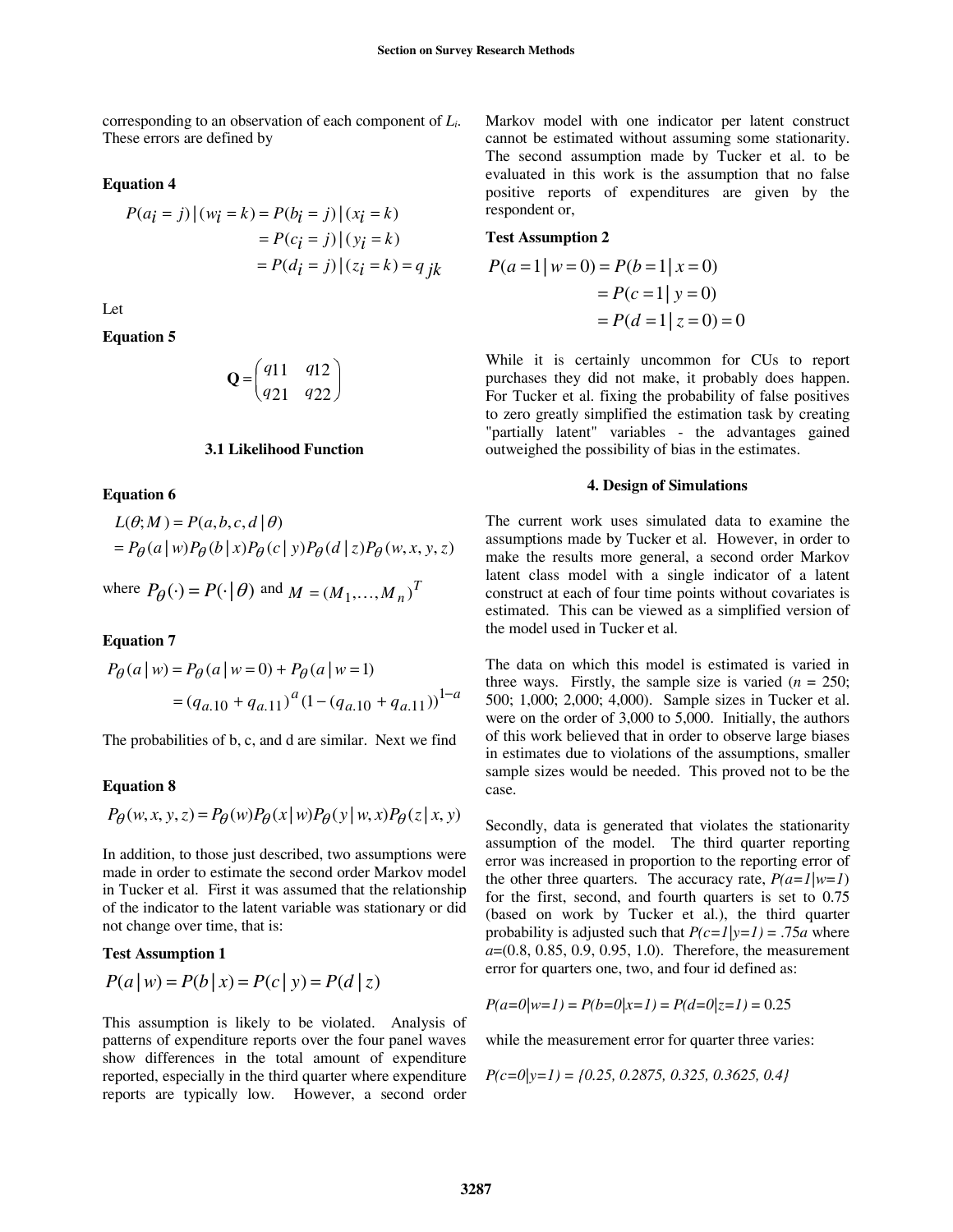Finally, data are generated that violate the model's false positive assumption. The degree that the data violate this assumption is based on the probability of a report being given when no purchase was actually made *P(a=1|w=0)*. This probability, which we call 1-*q* was varied from 0 to .2, such that q={0.8, 0.85, 0.9, 0.95, 1.0). Therefore, the data varied from 20 percent of positive reports being false (very unlikely in reality) to no positive reports being false.

The model is estimating using  $\ell$ EM under *R*2.4.1. Consistent with Tucker et al. starting values were supplied for both the transition probabilities and the measurement error probabilities to aid with convergence. These starting values were either 0.6 or 0.4 depending on if the value in the data was above or below 0.5. The convergence criteria was set to  $1x10^{-6}$ .

For each of the three conditions that are varied (n, a, and q), 1,000 iterations were conducted where simulated data were generated. However, in order to obtain more stable estimates (and avoid the some of the pitfalls of local maxima) each of the 1,000 iterations was estimated ten times and the best fitting model, as determined by the value of the BIC L-square was selected. Thus, a total of 1,250,000 estimates were produced, 125,000 iterations were conducted, for 125 different combinations of a, q, and n.

A number of measures were recorded, including fit statistics (both the BIC and AIC based on L-square or Loglikelihood and the dissimilarity index) and distance measures derived from parameters set in the simulated data compared to those that were estimated  $-\alpha$ true). Both the square root of the squared differences between the estimated and true and the unsquared (signed) distance measures were used in analysis. In addition, these distances were calculated for the entire model combined, where all estimated probabilities versus their corresponding true values were calculated and combined into a single measure. and the distance of the probability of most interest  $P(a=1|w=1)$  from the estimated to the true.

## **5. Results**

For the sake of brevity the analysis of the data is confined to the bias measures. Future research will examine model selection procedures and will therefore examine the model fit statistics more rigorously. In addition, we found that measures that estimate the amount of bias in all model parameters combined tends to obscure the bias in the measure of interest the bias in the reporting accuracy, or it's compliment reporting error. In addition, bias measures based on the squared deviations of the estimated minus the true, while helpful, will be ignored in the results, because these too obscures the underlying

distribution of the bias. Results will then focus on the bias in  $P(a=1|w=1) = q.11$ .

The authors quickly realized that the variance in the bias was larger than expected for  $n \leq 1,000$ . Figure 1 shows the distribution of the bias of *q.11* (or  $P(a=1|w=1)$ ) by a and q for  $n = 1,000$ . Note that for very large departures from model assumptions the variance of the distribution of the bias is quite large. Because the value of the bias is bounded at a maximum of  $0.25$  (the true value  $.75 -$  the maximum probability of 1.0), we see that the mode of the histogram is located at this boundary. Even with data where no violations of the assumptions are made  $(a=1,$ q=1) we can note a relatively large number of points at this boundary level. Because of this problem we choose to conduct most of our analysis where  $n \ge 2,000$ .

Figure 2 presents the same histogram for n=4,000. For mild departures in a, and even severe departures in q, the distribution of the bias appears to be somewhat normal, but positively skewed. Where the data does not depart from the model assumptions at all we can still discern the positive skewness of this distribution. The authors were somewhat surprised at this result, expecting a normally distributed, symmetrical result. Figure 3, presents the histogram for the bias in *q.11* for n=40,000 and no departures of the data from model assumptions. Note that, while the variance is quite small and the skewness is greatly reduced, the positive bias remains and is actually more pronounced. The mean of the bias is 0.041.

Figure 4 shows the mean of the bias by *a* for each level of n (each plot is a particular level of n with the bottom left n=250 and top right n=4,000). While the mean bias does not vary significantly by a for low n, for higher values of n, the bias decreases sharply over *a*, only to increase where a is close to one (where there is no difference in the third quarter reporting error. Figure 5 shows a relatively steady decrease in the variance of the bias as *a* increases.

Firgure 6 shows the mean of the bias by *q* for each level of n. There are relatively modest decreases in the mean bias by *q* indicating that violations in *a* are perhaps more serious. Figure 7 shows the variance of the bias by *q* for each level of n. Note the slight but steady improvement in the variance of the bias.

In order to explore the relationship of *a* and *q* further, the mean of the bias and the mean of the variance were calculated for each combination or *a*, *q*, and *n*. Figure 8 plots the mean of the mean bias by *n* for all combinations of *a* and *q*. Likewise, Figure 9 plots the mean of the variance of the bias by *n* for all combinations of *a* and *q*. Note the rapid decrease in the variance of the bias over *n* regardless of *a* and *q*. For mean bias, the most striking result is the increase in bias with *n* as *a* and *q* approach 1.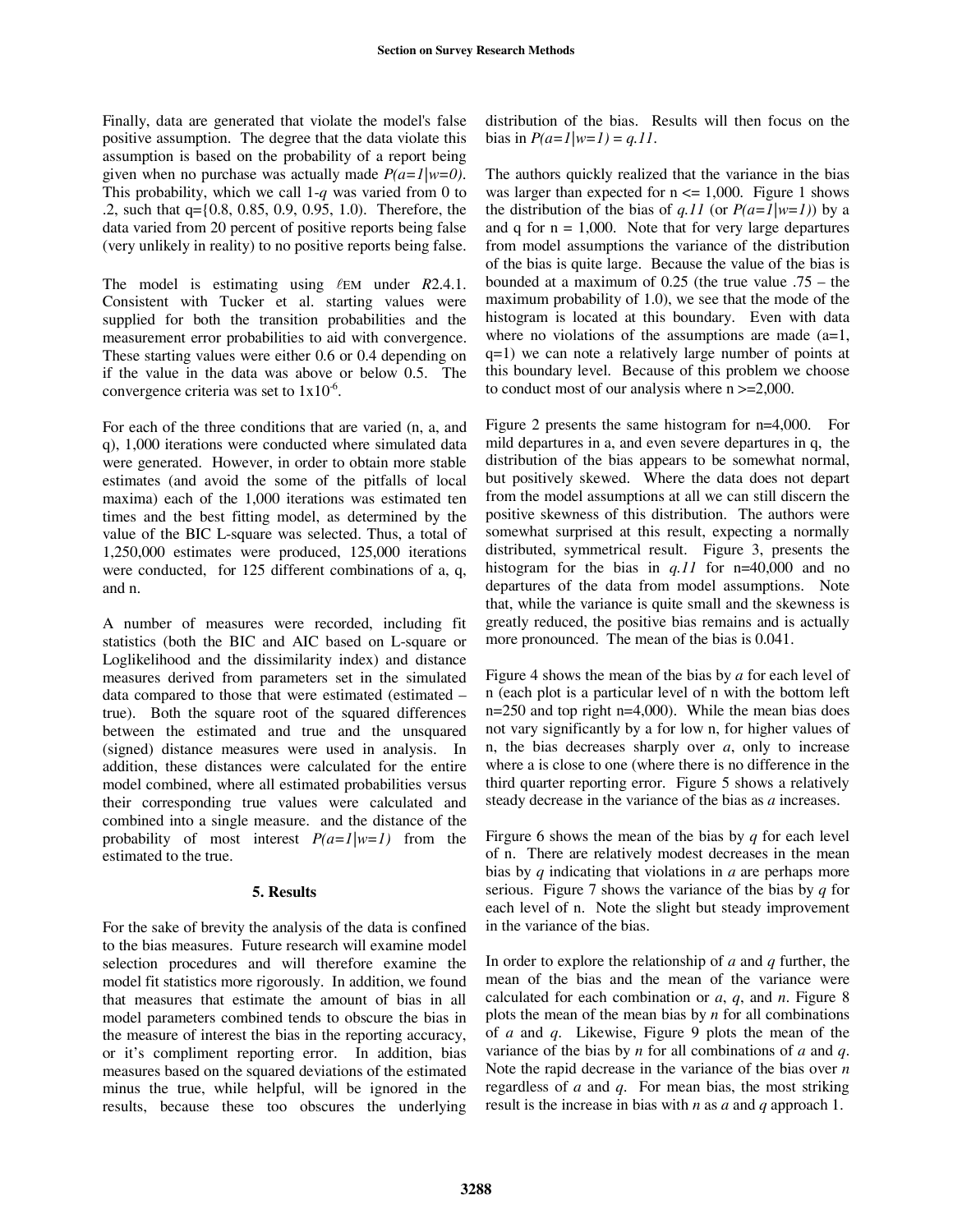## **5. Conlusion**

From our findings we conclude the following. Estimation of simple second order Markov models require a sample greater than or equal to 2,000. Sample sizes smaller than 2,000 appear to be sensitive to even the smallest violations in model assumptions, where the estimate of measurement error can be hardly assumed to be unbiased.

In addition, it appears that even with no violations in model assumptions the estimate for the measurement error in second order Markov latent class models will be biased. This is true, even for sample sizes larger than 40,000. Therefore, the estimate produced for the reporting error appears to be neither unbiased nor consistent.

Simple second order Markov models appear to be robust to violations in the false positive rate. Even when 20 percent of the positive reports were false, the mean bias and variance are not significantly larger than those when the assumption is not violated.

The models are sensitive to violations in the stationarity of measurement error assumption. Even modest departures in the reporting error for the third quarter, as compared to other quarters, led to large increases in both the variance and mean of the bias. However, the exact nature of this relationship is difficult to obtain because of the result that bias exists for no departures from the model.

## **References**

- Tucker, Clyde, Paul Biemer, and Brian Meekins. 2003. ìLatent Class Models and Estimating of Errors in Consumer Expenditure Reports.î *Proceedings of the 2003 Joint Statistical Meetings*. San Francisco, CA. ASA.
- Biemer, Paul. 2004. "An analysis of classification error for the revised current population survey employment questions.î *Survey Methodology*. 30(22):127-140.
- Biemer, Paul and Bushery, J.M. 2000. "On the Validity of Markov Latent Class Analysis for Estimating Classification Error in Labor Force Data.î *Survey Methodology*.26(2):139-152.
- Vermunt, Joeren. 1996. *Log-linear Event History Analysis*. Tilberg University Press. The Netherlands.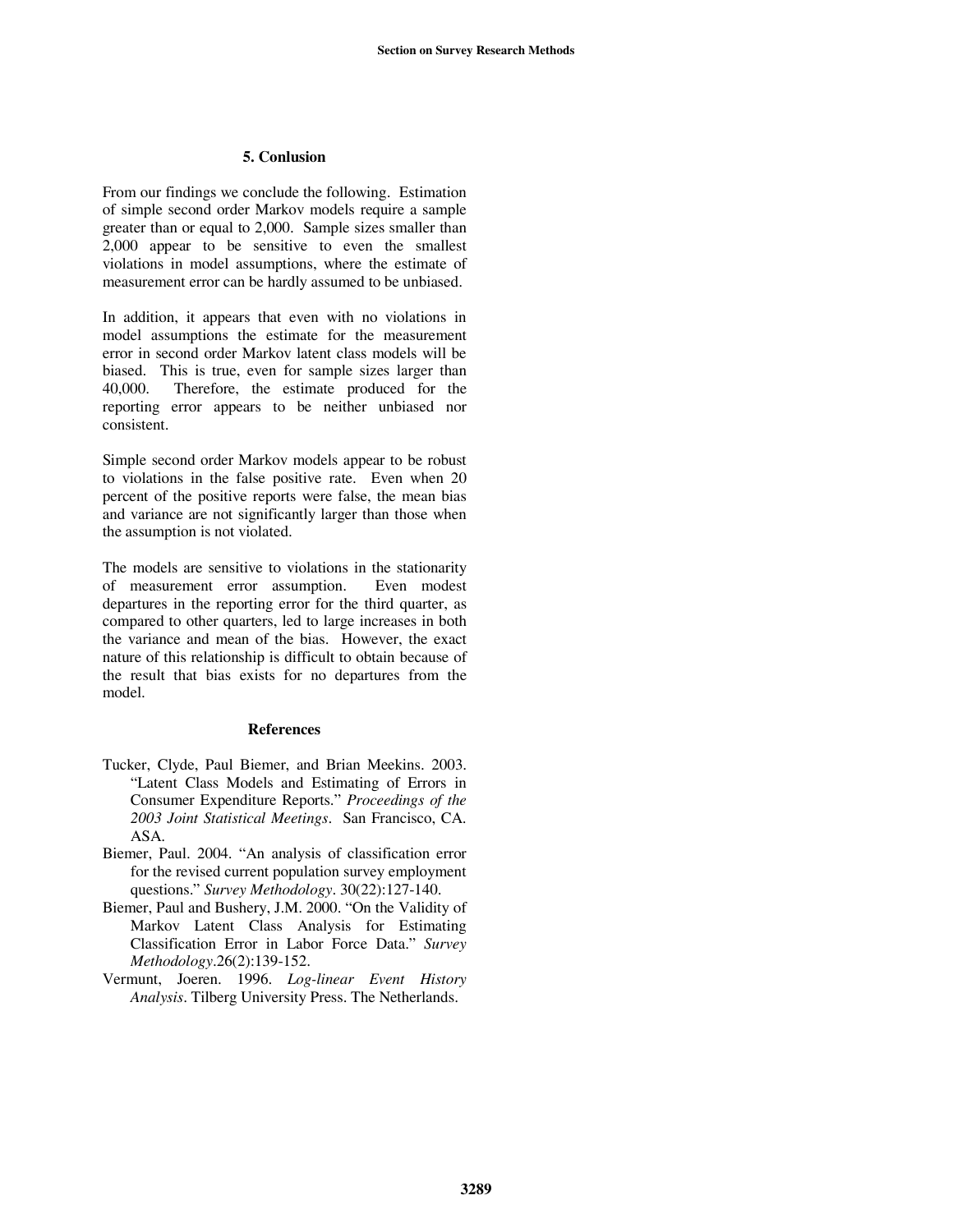# **Tables and Figures**

## **Figure 1**













## Histogram of best\$biasq.11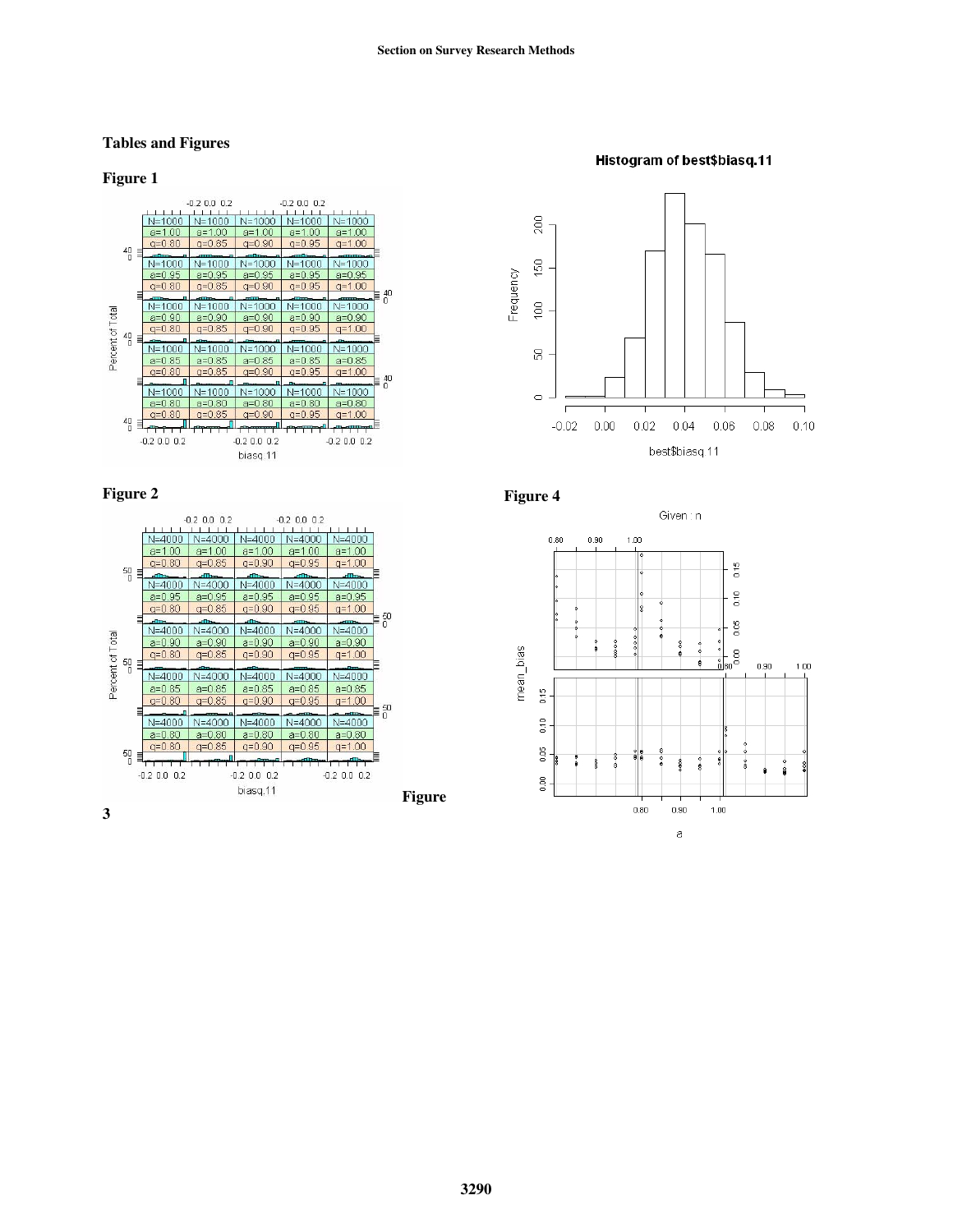# **Section on Survey Research Methods**











**Figure 7**